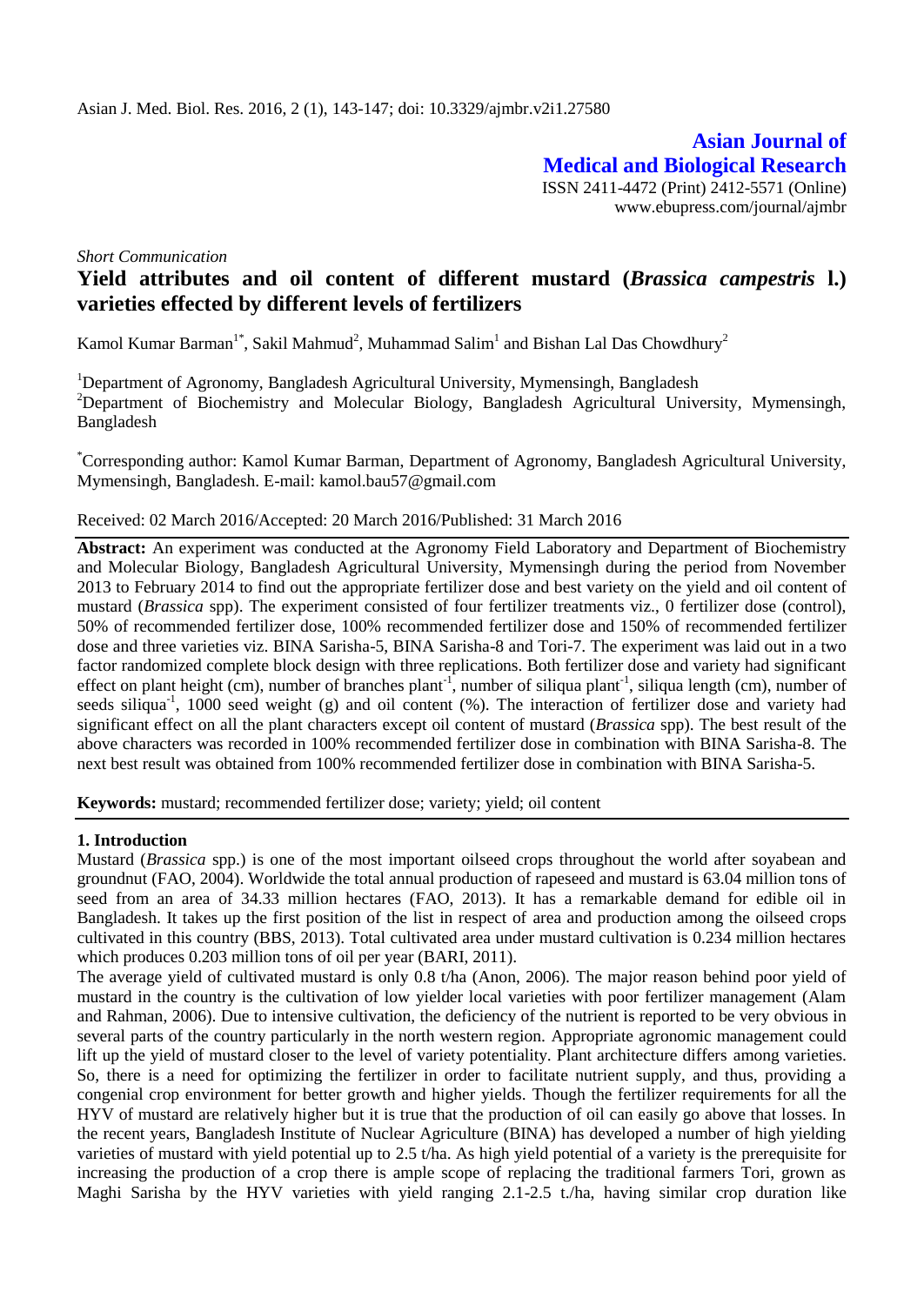traditional type. Taking into consideration the above perspectives, the current study was done to assess the effect of levels of fertilizer dose and different varieties on the yield and oil content of mustard and to screen out the suitable variety (s) tested against different fertilizer dose for maximizing yield.

### **2. Materials and Methods**

The research work was undertaken to examine the effect of fertilizer dose and variety on the yield and oil content of mustard.

# **2.1 Location**

The experiment was conducted at the Agronomy Field Laboratory, Bangladesh Agricultural University for agronomical parameters and at the Department of Biochemistry and Molecular Biology, Bangladesh Agricultural University for biochemical parameter during the period of November 2013 through February 2014.

### **2.2 Seed and variety**

BINA Sarisha-5, BINA Sarisha-8 and Tori-7 were selected for the experiment. The first two varieties were collected from the Agronomy Field Laboratory, Bangladesh Agricultural University and the third variety was collected from the local seed market of Mymensingh.

# **2.3 Experimental treatments**

The experimental treatments are as follows: Factor A: Variety (Three) V1= BINA Sarisha-5, V2= Tori-7, V3= BINA Sarisha-8 Factor B: Fertilizer dose T0= 0 fertilizer dose (control) T1=50% of recommended fertilizer dose\* T2=100% recommended fertilizer dose T3=150% of recommended fertilizer dose \* recommended fertilizer dose (BINA, 2008): Urea = 180 kg ha<sup>-1</sup>, TSP = 140 kg ha<sup>-1</sup>, MoP = 100 kg ha<sup>-1</sup>, Gypsum = 120 kg ha<sup>-1</sup>, Zinc oxide = 2 kg ha<sup>-1</sup>.

# **2.4 Design and sowing of seeds**

The experiment was laid out in a Randomized Complete Block Design with three replications. There were 4 fertilizer treatments for three varieties with three replications. The seeds at the rate of 7 kg ha<sup>-1</sup> were sown on 20 November, 2013 after final land preparation. Intercultural operations such as weeding and thinning, irrigation, pest management were done as per requirement.

### **2.5 Harvesting and threshing**

The crop was harvested plot wise when 90% siliqua were matured.

# **2.6 Collection of experimental data**

At maturity, 10 randomly selected plants were collected to record the data on yield contributing characters such as plant height, number of branches per plant, number of pods per plant, and number of seeds per pod and 1000 grain weight.

# **2.7 Oil content**

The oil content was determined according to Folch, 1956.

### **2.8 Statistical analysis**

The collected data were analyzed statistically by using the ANOVA technique. The Test of significance of all parameters was done with Duncan's Multiple Range Test (DMRT). The mean comparison was carried out by DMRT technique (Gomez and Gomez, 1984).

# **3. Results**

# **3.1 Effect of variety**

All the varieties significantly differed in respect to all yield contributing characters. The highest plant height (126.1cm) was produced by the variety BINA Sarisha-8 and the lowest plant height (62.47cm) by Tori-7 (Table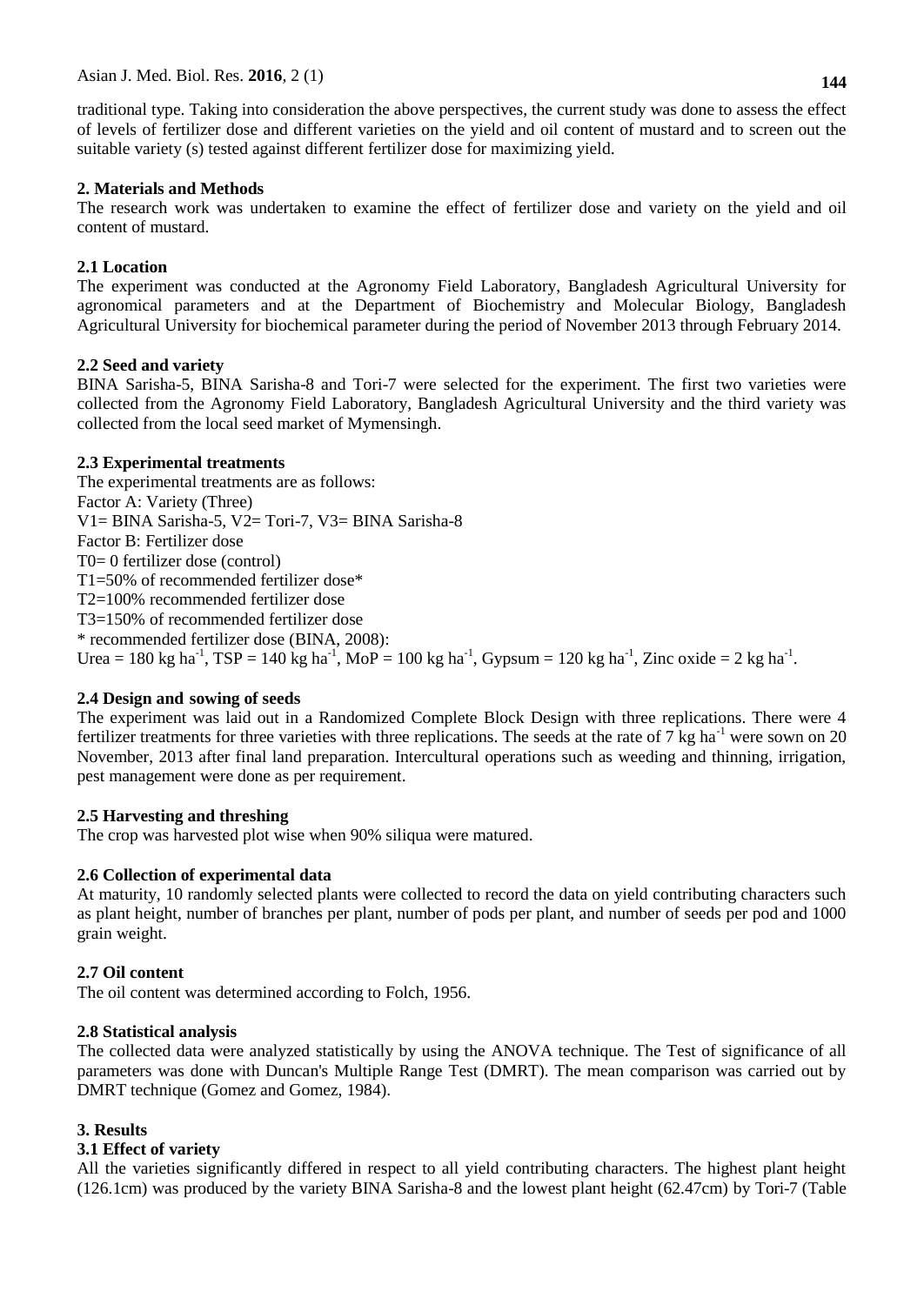### Asian J. Med. Biol. Res. **2016**, 2 (1)

1). The highest (6.67) number of branches plant<sup>-1</sup> was recorded in BINA Sarisha-8 and the lowest (3.49) number of branches plant<sup>-1</sup> in Tori-7. Highest (119.0) number of siliqua was produced by the variety BINA Sarisha-8 and the lowest (65.01) by Tori-7. Longest siliqua (4.48 cm) was found in BINA Sarisha-8 and shortest (3.54 cm) in Tori-7. The number of seeds siliqua<sup>-1</sup> produced by the variety BINA Sarisha-8 was significantly higher (13.53) than Tori-7 (20.59). Higher 1000 seed weight (3.46g) was found in the variety BINA Sarisha-8 due to its bolder seeds. Lower 1000 seed weight (2.56 g) was found in the variety Tori-7 due to its smaller seed. The highest oil content (41.73%) was found from BINA Sarisha-8 and the lowest (40.49 %) from Tori-7.

| <b>Variety</b>                           | <b>Plant height Branches</b><br>(cm) | (no.)<br>plant         | Siliqua plant<br>(no.)       | Siliqua length Seeds Siliqua<br>$(cm)$ | (no.)                        | $1^{1}1000$ seed<br>wt(g) | <b>Oil content</b><br>$(\%)$  |
|------------------------------------------|--------------------------------------|------------------------|------------------------------|----------------------------------------|------------------------------|---------------------------|-------------------------------|
| V <sub>1</sub><br>V <sub>2</sub>         | 90.97 h<br>$62.47 \text{ c}$         | 5.03 h<br>3.49 c       | 92.07 <sub>b</sub><br>65.0 c | 4.27 h<br>3.54c                        | 17.43 h<br>$13.53 \text{ c}$ | 3.23<br>- h<br>2.56c      | 41.50 a<br>40.49 <sub>b</sub> |
| V <sub>3</sub><br>$S\bar{x}$<br>Level of | 126.1a<br>0.090<br>$***$             | 6.67a<br>0.120<br>$**$ | 119.0 a<br>0.140<br>$***$    | 4.48 a<br>0.0130<br>$**$               | $20.59$ a<br>0.040<br>$***$  | 3.46 a<br>0.009<br>$***$  | 41.73a<br>0.190<br>$**$       |
| $CV\%$                                   | 0.33                                 | 8.08                   | 0.52                         | 1.18                                   | 0.80                         | 1.12                      | 1.57                          |

**Table 1. Effect of variety on yield contributing and biochemical characters of mustard.**

In a column, figures having common letters(s) do no differ significantly as per DMRT.

 $**$  = Significant at 1% level of probability.

|  |  |  |  | Table 2. Effect of fertilizer dose on yield contributing and biochemical characters of mustard. |  |  |
|--|--|--|--|-------------------------------------------------------------------------------------------------|--|--|
|--|--|--|--|-------------------------------------------------------------------------------------------------|--|--|

| <b>Fertilizer dose</b> | <b>Plant</b><br>height (cm) | <b>Branches</b><br>plant <sup>1</sup> | <b>Siliqua</b><br>plant <sup>1</sup> | <b>Siliqua</b><br>length | <b>Seeds</b><br>Siliqua <sup>-1</sup> | 1000<br>seed         | Oil<br>content          |
|------------------------|-----------------------------|---------------------------------------|--------------------------------------|--------------------------|---------------------------------------|----------------------|-------------------------|
|                        |                             | (no.)                                 | (no.)                                | (cm)                     | (no.)                                 | wt(g)                | $\frac{6}{2}$           |
| T <sub>0</sub>         | 80.02 d                     | 3.75d                                 | 55.80 d                              | 3.75d                    | 15.92 d                               | 2.95<br>d            | 38.50 d                 |
| T <sub>1</sub>         | $90.95 \text{ c}$           | 4.71c                                 | $86.41 \text{ c}$                    | $4.01\text{ c}$          | $17.03 \text{ c}$                     | $3.06 \text{ c}$     | 40.69 $\,$ c            |
| T <sub>2</sub>         | 104.8 a                     | 6.37 a                                | 120.6 a                              | 4.42 a                   | $18.34 \text{ a}$                     | 3.21<br>$\mathbf{a}$ | 43.75<br>$\overline{a}$ |
| T <sub>3</sub>         | 96.92 b                     | 5.43 b                                | 105.2 <sub>b</sub>                   | 4.20 <sub>b</sub>        | 17.44 h                               | 3.12 <sub>b</sub>    | 42.02 <sub>b</sub>      |
| $S\bar{x}$             | 0.104                       | 0.136                                 | 0.160                                | 0.015                    | 0.046                                 | 0.011                | 0.216                   |
| Level of significance  | $***$                       | **                                    | $***$                                | $***$                    | $***$                                 | $***$                | **                      |
| $CV\%$                 | 0.33                        | 8.08                                  | 0.52                                 | 1.18                     | 0.80                                  | 1.12                 | 1.57                    |

In a column, figures having common letters(s) do no differ significantly as per DMRT.

 $**$  = Significant at 1% level of probability.

| <b>Interaction</b> | <b>Plant</b><br>height<br>(cm) | <b>Branches</b><br>plan <sup>1</sup><br>(no.) | <b>Siliqua</b><br>plant <sup>1</sup><br>(no.) | Siliqua<br>length<br>(cm) | <b>Seeds</b><br>-1<br>Siliqua<br>(no.) | <b>1000 seed</b><br>wt(g) | <b>Harvest</b><br>index $(\% )$ | Oil content<br>(%) |
|--------------------|--------------------------------|-----------------------------------------------|-----------------------------------------------|---------------------------|----------------------------------------|---------------------------|---------------------------------|--------------------|
| V1T0               | 80.22 h                        | $3.67$ efg                                    | 60.89 k                                       | 3.89 <sub>e</sub>         | 16.15h                                 | 3.16f                     | 40.96 f                         | 38.88 a            |
| V1T1               | $91.56$ g                      | 4.20 def                                      | 82.29 i                                       | 4.22d                     | 17.48 g                                | 3.21 e                    | 43.02c                          | 40.97 b            |
| V1T2               | 98.92 e                        | 6.64 <sub>b</sub>                             | 122.7c                                        | 4.58 b                    | 18.21 e                                | 3.30d                     | 47.99 a                         | 43.93c             |
| V1T3               | 93.17 f                        | 5.61c                                         | 102.3 e                                       | 4.37c                     | 17.87 f                                | 3.26 de                   | 44.98 b                         | 42.23 d            |
| V2T0               | 51.951                         | $2.92 \text{ g}$                              | 25.45 1                                       | 3.16h                     | 12.211                                 | $2.45$ i i                | 37.75 i                         | 37.87 e            |
| V2T1               | 60.36 k                        | $3.13$ g                                      | 64.66 $\frac{1}{2}$                           | $3.49$ g                  | 13.52 k                                | 2.55 h                    | 39.01 h                         | 39.80 f            |
| V2T2               | 72.26 i                        | 4.36 de                                       | 90.78 f                                       | 3.86 e                    | 14.55 i                                | $2.62$ g                  | 41.84d e                        | $42.59$ g          |
| V2T3               | 65.29j                         | $3.55$ fg                                     | 79.16 i                                       | 3.66f                     | 13.84j                                 | $2.62$ g f                | 39.91 g                         | 41.69 h            |
| V3T0               | 107.89 d                       | 4.67d                                         | 81.06 h                                       | 4.19d                     | 19.4d                                  | $3.26$ de                 | $41.25$ ef                      | 38.74 i            |
| V3T1               | 120.93c                        | 6.78 <sub>b</sub>                             | 112.28 d                                      | 4.313c                    | 20.1c                                  | 3.41c                     | 42.05 d                         | 41.30j             |
| V3T2               | 143.29 a                       | 8.13 a                                        | 148.43 a                                      | 4.82 a                    | 22.26a                                 | $3.7 \text{ a}$           | 44.87 b                         | 44.75 k            |
| V3T3               | 132.30 b                       | 7.12 <sub>b</sub>                             | 134.2 b                                       | 4.58 b                    | 20.62 b                                | 3.48 <sub>b</sub>         | 42.11 d                         | 42.151             |
| $S\overline{x}$    | 0.180                          | 0.236                                         | 0.277                                         | 0.026                     | 0.079                                  | 0.018                     | 0.240                           | $\blacksquare$     |
| Level of           | $***$                          | $***$                                         | $***$                                         | $***$                     | $***$                                  | $***$                     | $**$                            | <b>NS</b>          |
| significance       |                                |                                               |                                               |                           |                                        |                           |                                 |                    |
| $CV\%$             | 0.33                           | 8.08                                          | 0.52                                          | 1.18                      | 0.80                                   | 1.12                      | 0.95                            | 1.57               |

In a column, figures having common letters(s) do no differ significantly as per DMRT.

 $**$  = Significant at 1% level of probability.

 $NS = Non significant.$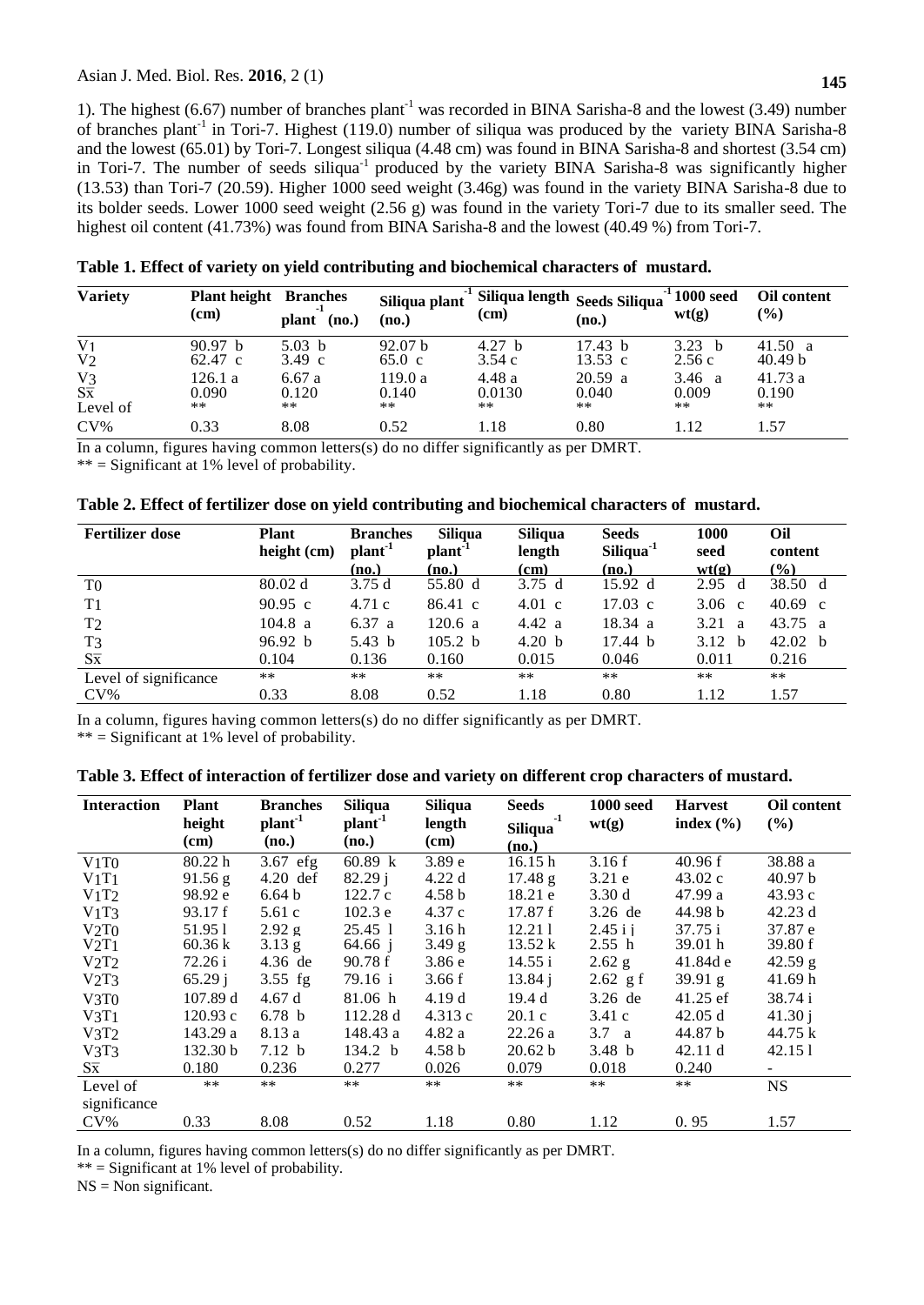#### **3.2 Effect of fertilizer dose**

It was observed that the fertilizer dose affected the yield contributing characters significantly (Table 2). The tallest plant (104.8cm) was produced with 100% recommended fertilizer dose which was statistically superior to the other fertilizer doses. The highest  $(6.37)$  number of branches plant<sup>-1</sup> was recorded from the treatment of 100% recommended fertilizer dose which was significantly different from the second highest treatment of 150% of recommended fertilizer dose. The highest number of pods  $plant^{-1}$  (120.6) was produced by 100% recommended fertilizer dose followed by 150% of recommended fertilizer dose. The lowest number (55.80) was produced by control treatment. Application of 100% recommended fertilizer dose produced the longest siliqua (4.42cm) followed by 150% of recommended fertilizer dose. The shortest siliqua (3.75cm) was produced by the control treatment. The highest number of seeds siliqua<sup>-1</sup> (18.34) was obtained with the application of 100% of recommended fertilizer dose. The lowest number of seeds siliqua<sup>-1</sup> (15.92) was produced by control treatment. The highest (3.21g) 1000 seed weight was found in 100% recommended fertilizer dose and the lowest (2.95g) 1000 seed weight was found in control treatment. It was observed that the fertilizer dose significantly affect oil content percentage of mustard (Table 1). The highest oil content (43.75%) produced by 100% recommended fertilizer dose which was significantly different from other fertilizer treatments. The lowest oil content (38.50%) produced by control treatment.

#### **3.3 Effect of interaction**

The yield contributing and oil content were significantly affected due to the interaction of fertilizer dose and variety and 100% recommended fertilizer dose with BINA Sarisha-8 produced tallest plants than those of other interactions (Table 3). The shortest plant was obtained from no fertilizer application in Tori-7 variety. The highest (8.13) number of primary branches was recorded in 100% recommended fertilizer dose x BINA Sharisha-8 and the lowest (2.92) in control fertilizer with Tori-7 (Table 3). Interaction of 100% recommended fertilizer dose x BINA Sharisha-8 produced the highest number of siliqua plant<sup>-1</sup> (148.43) whereas the lowest number of siliqua plant<sup>-1</sup> (25.45) was obtained by in no fertilizer application with Tori-7. The longest siliqua (4.82cm) was found in 100% recommended fertilizer dose with BINA Sharisha-8 and shortest siliqua (3.16cm) was found from control fertilizer dose x Tori-7. The highest number of seeds siliqua<sup>-1</sup> was obtained in  $100\%$ recommended fertilizer dose with BINA Sharisha-8 and lowest in control fertilizer dose x Tori-7. Trend of effect of weight of 1000 seeds were not regular. The highest (3.7g) weight of 1000 seeds was found in the interaction of 100% recommended fertilizer dose with BINA Sharisha-8. Lowest (2.45g) 1000 seed weight was found in control fertilizer dose x Tori-7. Although the fertilizer dose and the variety had individual significant effect on oil content but their interaction had no significant effect on oil content of mustard.

#### **4. Discussion**

The present piece of research work was conducted to find out the effect of fertilizer dose and variety on seed yield, yield components and oil content of mustard (*Brassica* spp.). The findings showed that fertilizer dose influenced plant height (cm), number of branches plant<sup>-1</sup>, number of siliqua plant<sup>-1</sup>, siliqua length (cm), number of seeds siliqua<sup>-1</sup>, 1000 seed weight (g), and oil content (%). The highest number of branches plant<sup>-1</sup>, number of siliqua plant<sup>-1</sup>, siliqua length (cm), number of seeds siliqua<sup>-1</sup>, 1000 seed weight (g), and oil content (%) was obtained from 100% recommended fertilizer dose and lowest was found in 0 fertilizer dose (control). The findings are in line with Meena *et al.* (2013) who stated that Application of 100 % RDF produced other yield attributes.

Yield contributing characters and oil content (%) were highest in BINA Sarisha-8 and lowest in Tori-7. Mamun (2005) also revealed that yield contributing characters and oil content are higher in HYV of mustard.

#### **5. Conclusions**

The variety BINA Sarisha-8 with 100% recommended fertilizer dose may be recommended for the resource rich farmers of Old Brahmaputra Floodplain (AEZ-9) for higher yield and economic return.

#### **Conflict of interest**

None to declare.

#### **References**

Alam MM and MM Rahman, 2006. Effect of row spacing on seed yield of five varieties of Rapeseed. Bangladesh J. Crop Sci., 17: 163-168.